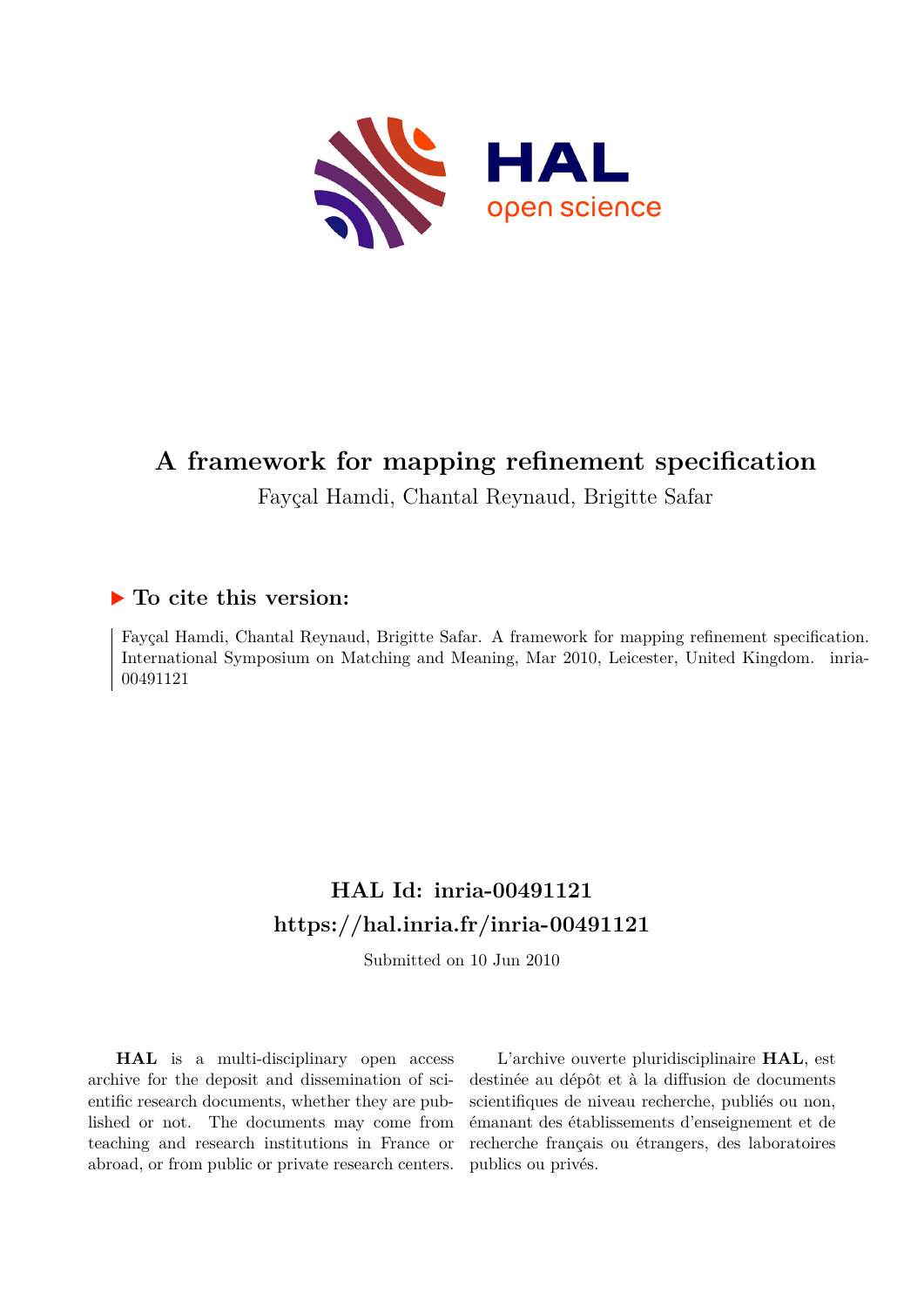# **A Framework for mapping refinements specification**

 $\mathbf{F}.$  **Hamdi** $^1$ **, C. Reynaud** $^1$ **, B. Safar** $^1$ 

**Abstract.** Ontology alignment is an important task for information integration. Current ontology matchers are not efficient for all application domains or ontologies. Very often the quality of the results can be improved by considering the specificities of the ontologies domain. In this paper, we propose an environment, called TaxoMap Framework, based on TaxoMap, an alignment tool, which helps an expert to specify treatments based on alignment results. The aim is to refine these results or to merge, restructure or enrich ontologies. We apply our approach to mapping refinement in the topographic field within the ANR (The French National Research Agency) project, GéOnto.

#### **1 INTRODUCTION**

The explosion of the number of data sources available in the web increases the need for techniques which allowed the integration of these sources. The ontologies are considered as an essential element in each integration system because it defines the concepts related to any domains. The task of ontology alignment is particularly important in such systems because it makes different resources interoperate, even if they are described by various and heterogeneous ontologies. The current alignment tools [4] are not efficient in all domains and in all ontologies. They are very good in some cases, worse in others. The quality of their results is not always guaranteed and could often be improved if the alignment process takes more into account the specificities of the aligned ontologies.

Taking into account these specific aspects can be done in different ways: (1) during the alignment process itself or (2) by refining the results generated by the alignment, considered as preliminaries. In the first case, the adaptation of the handled ontologies is possible by the modification of the alignment process parameters or by the definition of a particular combination of the alignment systems. No differentiation is thus made in the way the different elements of the ontologies are treated. Inversely, the refinement of mappings (the alignment results) extends the alignment process, applied in the same way to all ontologies, and completes it. This second solution allows a finer adaptation of the alignment to the specificities of the handled ontologies. It allows also performing differentiated refinements according to the generated results. We retained this solution and we extend it to consider, not only the improvement of the quality of an alignment but also other tasks such as to merge, restructure or enrich ontologies. All these tasks are based on mappings and are specific to the characteristics of the treated ontologies, for example, how these ontologies are structured or how the labels of their concepts are built. They must be also made in interaction with the expert.

 $\overline{a}$ 

Currently, there is no tool which allows to specify easily particulars treatments to be applied to an alignment, this is why we propose the environment TaxoMap Framework, which allows these specifications based on the alignment tool TaxoMap [14] [7].

Our contributions, in this paper, focus on the conception of this environment, on the definition of a first set of primitives to support the specification of treatments, and on the presentation of a use of the environment for the mapping refinements in the topographic field.

The paper is organized as follows. In the next section, we present the context of this work, in particular the ontology alignment tool TaxoMap and the objectives aimed by the conception of TaxoMap Framework. In Section 3 we presents the approach adopted in TaxoMap Framework and in Section 4 we describe the use of this approach for the mapping refinements applied in the topographic field within the ANR project GéOnto [5]. In Section 5 we present some related works. Finally we conclude and give some perspectives in Section 6.

#### **2 CONTEXT**

TaxoMap Framework is based on the alignment tool TaxoMap [14] [7]. We describe the tool in Section 2.1 and the objectives of the approach in Section 2.2.

#### **2.1 TAXOMAP**

TaxoMap has been designed to align ontologies  $O = (C, H)$  (*C* a set of concepts and *H* a subsumption hierarchy). The alignment process is an oriented process which tries to connect the concepts of the source ontology  $O<sub>S</sub>$  to the concepts of the target ontology  $O_C$ . The correspondences found are equivalence relations (*isEq*), subsumption relations (*isA*) or proximity relations (*isClose*).

To identify these correspondences, TaxoMap implements techniques which exploit the labels of the concepts and the subsumption links that connect the concepts in the hierarchy [6]. These techniques are based first, on the use of morpho-syntactic analysis tool, *TreeTagger* [15], a tool for tagging text, and second, on a similarity measure which compares the tri-grams of the labels of the concepts [12].

Once classified by *TreeTagger*, the words of the labels are divided into two classes, *full words* and *complementary words*, according to their category and their position in the label. This repartition between *full* and *complementary words* is then used to give more weight to the full words in the calculation of similarity between concepts.

<sup>1</sup> LRI – University of Paris-Sud 11, CNRS & INRIA Saclay Île-de-France Parc Orsay Université – 4 rue Jacques Monod – 91893 Orsay (France) {Faycal.Hamdi, Chantal.Reynaud, Brigitte.Safar}@lri.fr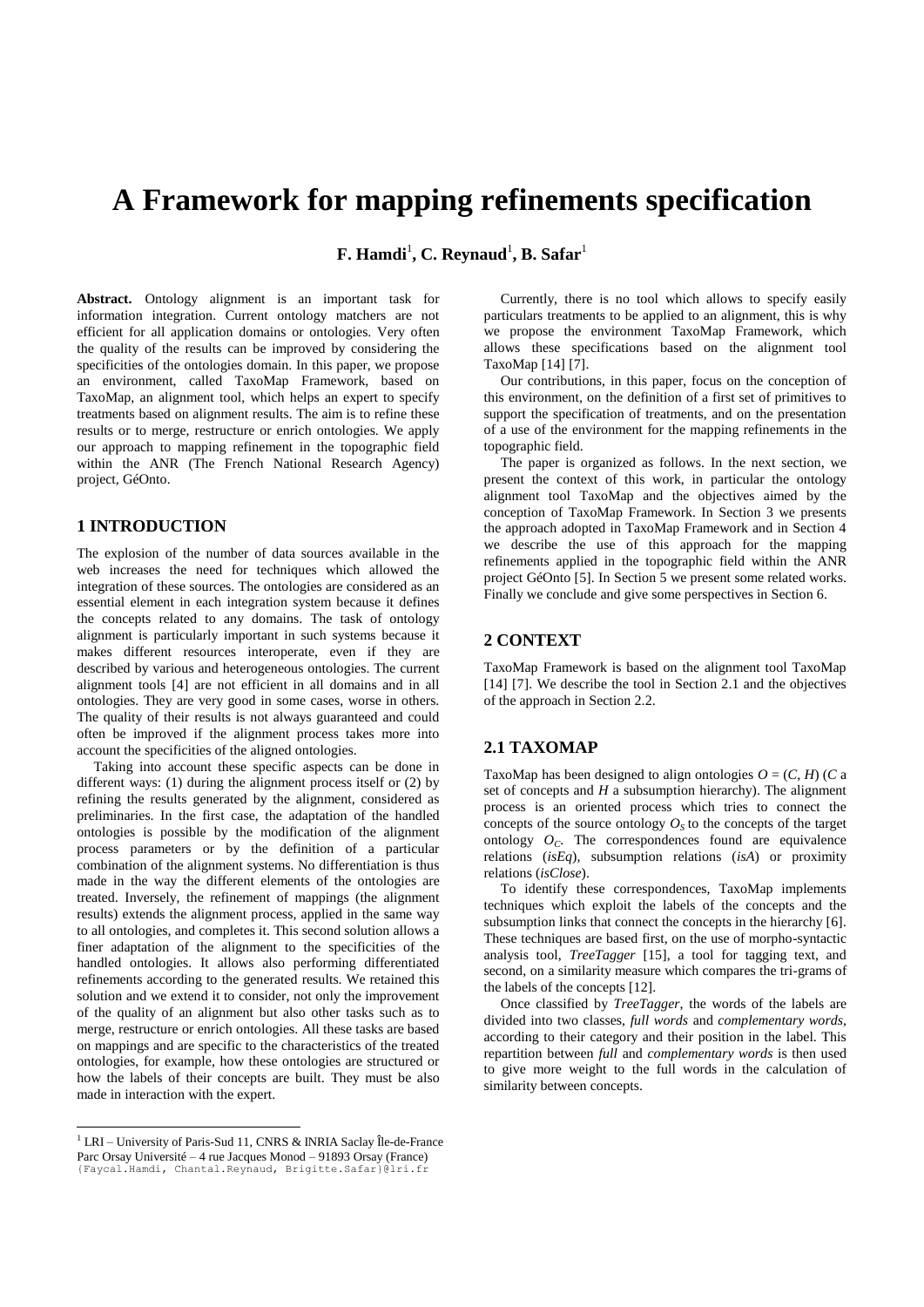#### **2.2 TAXOMAP FRAMEWORK OBJECTIVES**

Many ontology alignment tools have been developed in these last years but as shown in the results of OAEI campaign (Ontology Alignment Evaluation Initiative) [9] organized every year since 2004 [3][1], no tool reaches 100% of precision and recall, even if the results obtained by some of these tools are very good. These results concern also TaxoMap. We observed TaxoMap trough its results in this competition in the two last years [7][6] and also through our participation in the ANR project GéOnto [5]. The aim of this project is the construction and the enrichment of a topographic ontology from documents of different geographic domain. The enrichment is based on the results of the alignment of this ontology with other ontologies of the same domain. Tests performed on taxonomies provided by the COGIT-IGN (project partner), have shown that TaxoMap gives in this context very good results (precision 92.3%) but that they could still be improved.

A study showed that the improvements desired by the experts are often specific to the aligned ontologies. To not make TaxoMap a tool used only to align the topographical taxonomies (and thus the quality of results would not be guaranteed when it align other ontologies), we propose to the experts of the project an environment allowing them to specify and perform different treatments. This environment will be used to improve the quality of an alignment provided by TaxoMap, but also for any other treatment based on the results of an alignment between ontologies, such treatments of merging, restructuring or enriching ontologies.

#### **3 TAXOMAP FRAMEWORK APPROACH**

The approach TaxoMap Framework has been designed to meet the objectives described in section 2.2. We describe the approach and a diagram representing the architecture of this environment respectively in Section 3.1 and 3.2. This environment allows the specification of treatment from predefined primitives. These are presented in Section 3.3.

#### **3.1 PRESENTATION OF THE APPROACH**

An important feature of the approach is to allow a declarative specification of treatments based on particular alignment results and concerning particular ontologies, using a set of generic and predefined primitives.

Treatments which can be specified depend on the characteristics of the concerned ontologies and the aimed task (mapping refinements, ontology merging, restructuring, enriching). These treatments are thus associated to independent specifications modules, one for each task, having each their own set of primitives of specification. The approach is extensible and a priori applicable to any treatment based on the alignment results.

This approach should help to refine the alignment results produced by TaxoMap. It must be possible, for example, to specify that the subsumption mapping "*isA*" generated between "Way and coastal path" and "Path", as shown in Figure 1 must be replaced by a mapping of the same type but between "Way and coastal path" and "Way". Indeed, "Path" is defined in  $O<sub>C</sub>$  as a kind of "Way" and the term "Way" itself is used in the label "Way and coastal path". The expert would thus prefer to

establish a mapping directly between "Way and coastal path" and "Way".



**Figure1**. Example of treatment to specify

The specification of treatments should be expressed as generic as possible. Thus, the treatment shown in Figure1 should not refer directly to the concepts denoted by "Way", "Path" and "Way and coastal path". To help the expert to clarify the conditions for applying the treatment he wishes to implement, we propose a set of predefined generic primitives. These primitive allow a representation of various conditions which can be tested on the mapping concepts identified by TaxoMap. By analyzing alignment results and by leaning on proposed primitives, the expert will be able to identify a "group" of mappings requiring the same refinement and to specify the appropriate treatment to apply to each identified group. The specification will be so declared in a generic way then instantiated on the alignment results and the concerned ontologies to perform the corresponding treatments.

The approach should also allow other treatments such as the restructuration of an ontology  $O'$  built from  $O_S$  and  $O_C$ , and the alignments generated by TaxoMap between these two ontologies. Thus, it should help to explain a processing deciding, for example, what mappings "*isA*" must be transformed into "*subClassOf* " relations and accompanying this transformation by importing in *O'* dependant concepts.

#### **3.2 ARCHITECTURE OF TAXOMAP FRAMEWORK**

Figure 2 presents the environment of specification implementing the approach TaxoMap Framework. This environment has three modules: "controller", "knowledge" and "treatment".

The "knowledge" module includes all knowledge on which treatments may be specified. It thus includes the ontologies aligned by TaxoMap  $O_S$  and  $O_C$  and the generated alignment (Mappings database). According to the treatment performed, we can also find ontology  $O_F$  resulting from the fusion of  $O_S$  and O*<sup>C</sup>* performed by exploiting the mappings database or by exploiting an ontology  $O'$ <sup>F</sup> corresponding to a restructured or enriched version of  $O_F$ .

The "treatment" module includes the alignment tool TaxoMap and all modules associated to the different tasks to perform. TaxoMap execute sequentially 9 techniques, which may or may not be chosen during a particular session. In addition, the execution order of these techniques is customizable. The modules associated to the tasks allow to specify particular treatments that an expert wishes to implement on particular ontologies or alignments, and also to execute these treatments. Additional modules can easily be added if they combine the appropriate primitives (which may be taken from primitives proposed in other modules).

The "controller" module can manage all possible treatments using this environment, i.e. the specification of treatments and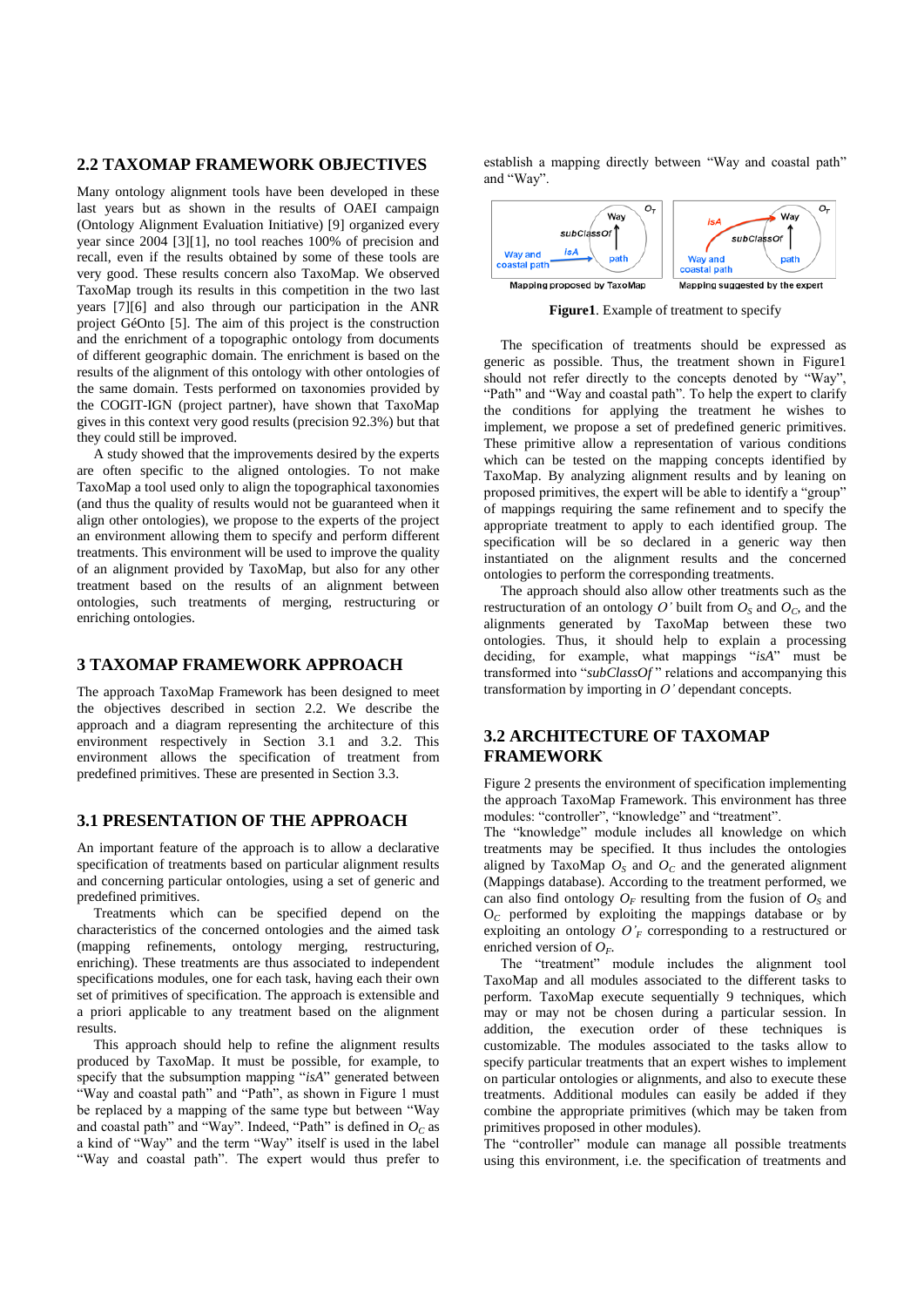their execution, the access to relevant data and the storage of the obtained results.



**Figure 2.** Architecture of TaxoMap Framework

# **3.3 PRIMITIVES OF TAXOMAP FRAMEWORK**

The specifications of the treatments to implement on the alignment results should be easy. All the elements relevant to their specification are so given to the expert in the form of primitives. These sets of primitive differ according to the aimed task (mapping refinements, ontology merging, restructuring, enriching).

The specification of a treatment has two parts: a "condition" part which must be satisfied to make the execution of the treatment possible, and an "action" part which expresses the process to achieve when the "condition" is satisfied.

The **condition part** is expressed through a set of primitives, identified as necessary to translate the specifications of the treatments proposed by experts. These primitives are designed to test (1) the technique used to identify the considered mapping, (2) the structural constraints on mapped elements, for example, the fact that they are related by a subsumption relation to concepts verifying or not some properties, or (3) the terminological constraints, for example, the fact that the labels of a concept are included in the labels of other concepts. These conditions are represented using three kinds of predicates:

**The predicates relating to the type of techniques applied in the identification of a mapping by TaxoMap**. By testing the existence in the mappings database of a particular relation generated by a given technique, these predicates test implicitly the conditions for the application of this technique. The expert neither needs to know precisely the techniques used nor to respecify them. For example the primitive "*isAStrictInclusion(X, Y)*" tests the existence of a mapping "*isA*" generated between two concepts  $X$  and  $Y$  using the technique  $t_2$ . It validates implicitly at the same time the conditions for the application of  $t_2$ , i.e. (1) one of the labels of Y is included in one of the labels of X, (2) all the words of the labels of Y are classified as *full word* by *TreeTagger*, and (3) the concept Y is the concept of  $O<sub>C</sub>$ having the highest similarity value with the concept X.

TaxoMap including several alignment techniques and thus, several predicates will be defined. More formally, let:

 $R_M = \{isEq, isA, isClose\}$ , the set of correspondence relations used by TaxoMap,

 $T = \{t_1, t_2, t_3, t_4, t_5, t_6, t_7, t_8, t_9\}$ , the set of techniques.

 $T_M$ , the table storing generated mappings in the form of 4-tuple  $(x, y, r, t)$  where  $x \in C_S$ ,  $y \in C_C$ ,  $r \in R_M$ ,  $t \in T$ .

The pairs of variables *(X, Y)* which can instantiate these primitives will take their values in the set  $\{(x, y) | (x, y, r, t) \in$ *TM*}.

The primitives necessary for the task of refinement are (in this paper we present just three primitives) :

- *isEquivalence*  $(X, Y)$  is true iff  $\exists (X, Y, i \in \mathbb{R}, t_1) \in T_M$
- *isAStrictInclusion* (*X,Y*) is true iff  $\exists$  (*X,Y,isA,t<sub>2</sub>*) $\in$  T<sub>M</sub>
- *isCloseStrictInclusion*(*X,Y*) is true iff  $\exists$  (*X,Y,isClose, t<sub>3</sub>)*  $\in$  T<sub>M</sub>

These primitive will be presented to the expert via an interface, with comments clarifying their conditions of validation as well as examples and counter-examples of use.

**The predicates expressing structural relations between concepts X and Y of the same ontology**  $O = (C, H)$ **. Note that** the instances of variables in these predicates will be constrained, either directly because they instantiate the previous predicates, i.e. concerning the type of the applied techniques, or indirectly by having to be in relation with other instances.

- $-$  *isSubClassOf(X,Y,O)* is true  $\Leftrightarrow$  subClassOf(X,Y)  $\in$  *H*
- $-$  *isSuperClassOf(X,Y,O)* is true  $\Leftrightarrow$  subClassOf(Y,X)  $\in$  H

**The predicates expressing terminological relations between the labels of the concepts**:

- *strictInclusionLabel*(X,Y) is defined as follows: For each label  $L_1$  of X For each label L2 of Y If  $L_1 \subseteq \text{FullWords}(L_2, L_1)$  then return true End

Where X and  $Y \in C_S \cup C_C$  and *FullWords*( $L_2, L_1$ ) is a function, which calculates all the terms of  $L_2$  considered as full words in its comparison with  $L_1$ .

- *conceptsDifferent*(X,Y) is true  $\Leftrightarrow$  *ID*(X)  $\neq$  *ID*(Y) with *ID*(X)

is the identifier of the concept X.

- *inclusionInLabel*(X,Y) is true iff  $\exists$  a label L<sub>1</sub> of Y / X  $\subset$  L<sub>1</sub>, where  $X \in \{``and", ``or"\}$  and  $Y \in C_S \cup C_C$ .

The **action part** describes the procedures to be performed. We identified an initial set of actions. They are represented using the following three procedures:

- *Add\_Mapping*(X, Y, R) has the effect of adding a tuple to the table T<sub>M</sub> which becomes  $T_M \cup \{(X, Y, R, t)\}\$  where R and t are fixed in the treatment condition, by instantiating the predicate identifying the technical question.

- *Delete\_Mapping*(X, \_, Y) has the effect of removing a tuple from the table  $T_M$  which becomes  $T_M$  - { $(X, Y, \_ , \_ )$ }

- *Add\_Relation*(X, Y, R) corresponds to the addition of a relation R between X and Y with  $R \in R_M \cup \{subClassOf\}.$ 

In the Framework, the expert will be able to select all primitives through an appropriate GUI. Note that the approach is based on the use of TaxoMap as alignment tool, but it could be based on another tool if the primitives associated with this tool have been defined. In principle, the method is reproducible. Other predicates that express structural or terminological relations between concepts will be probably introduced for the treatment of the enriching or the restructuring tasks.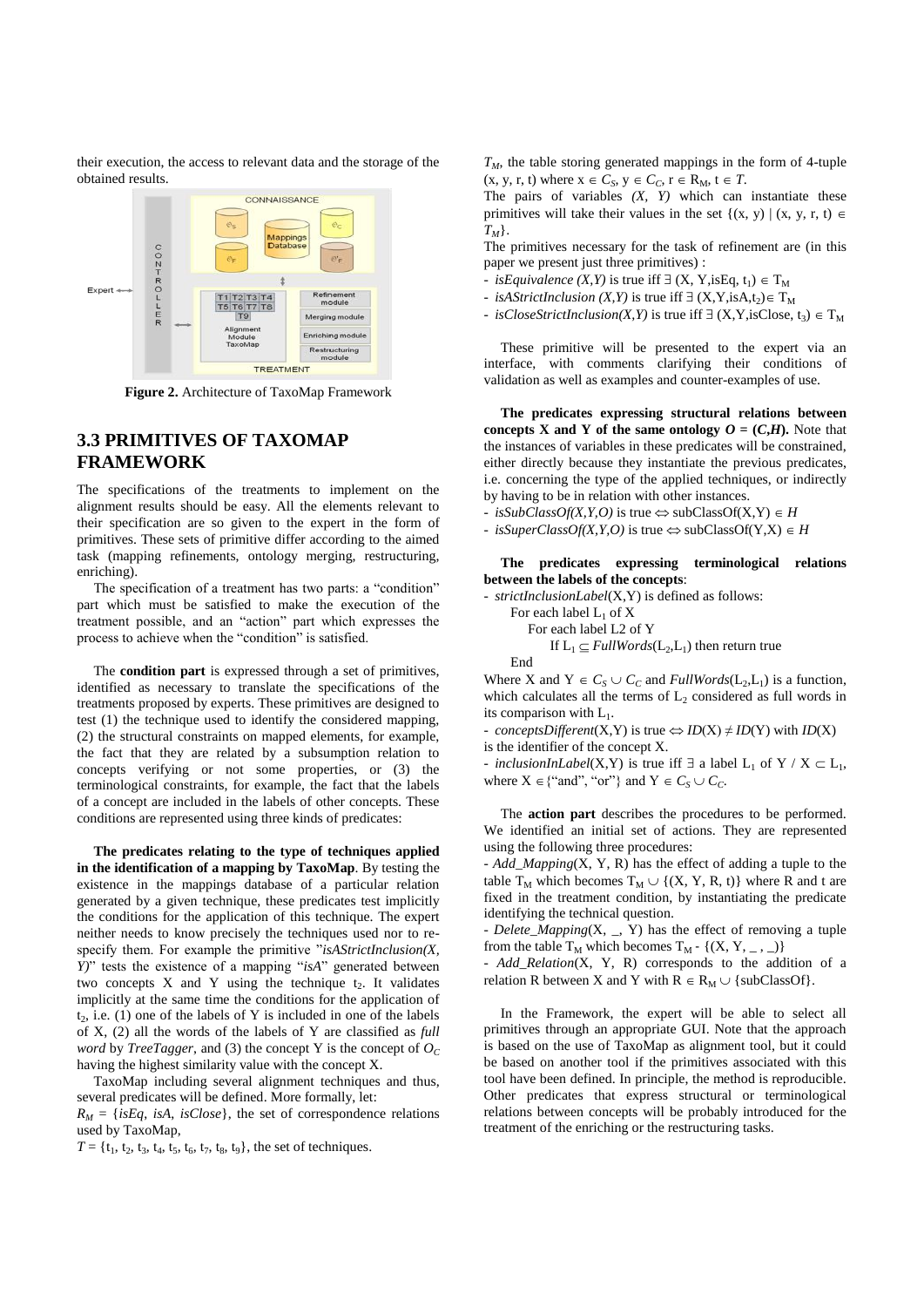### **4 APPLICATION TO THE MAPPING REFINEMENTS**

The mapping refinements module is the first module of TaxoMap Framework, realized within the ANR project, GéoOnto [5]. We describe the application setting and then we present the specifications of the treatment of mapping refinements required by the experts of the COGIT-IGN (project partner).

### **4.1 APPLICATION DOMAIN**

One of the goals of the GéoOnto project is to build an ontology of topographic concepts, as complete as possible, by enriching an initial taxonomy of terms. Topo-Cogit is an ontology already achieved by the COGIT. The enrichment is carried out, by the alignment of this ontology with other ontologies of the same domain. Thus, within the project, other partners are developing an ontology based on the topographic specifications of the IGN databases and on travel books of the library of Pau [8, 10]. The enrichment process should be automated and reused in the future on other ontologies domain. As this process is based on the results of alignments, they must be as accurate as possible, to minimize the contributions of experts.

The first tests have been performed using a second ontology, Carto-Cogit built manually from the specification of the IGN database. In these tests, the objective is to align the 495 concepts of the source ontology Carto-Cogit with the 600 concepts of the target ontology to enrich, Topo-Cogit. During these tests, 326 mappings have been identified by TaxoMap and presented to experts following the techniques used to obtain them. 25 mappings (precision 92.33%) have been deemed as invalid. For other mappings, the expert proposed alternative mappings. The treatments of mapping refinements proposed below intended to obtain these alternative mappings.

# **4.2 THE MAPPING REFINEMENTS SPECIFICATION**

We present in this section two expected changes and in each change the specification of treatment such as they can be expressed in the environment TaxoMap Framework.

 **Case 1:** The first improvement is presented in Section 3.1 (see Figure 1). Generally, it concerns mappings connecting by a subsumption relation "*isA*" a concept  $c<sub>S</sub>$  of the source ontology  $O_S$  to a concept  $c_{TMax}$  of the target ontology  $O_C$ , such as one of the labels of *cTMax* is included in the labels of *cS* . If one of labels of the concept *A* that subsumes *cTMax* in

 $C_C$  is also included in the label  $c_S$ , (see Figure 3), the expert prefers to attach  $c<sub>S</sub>$  with *A*, the most general concept of  $O<sub>C</sub>$ .



Mapping proposed by TaxoMap

Mapping suggested by the expert

**Figure 3.** Illustration of the treatment1

The specification of the correspondent treatment is: Conditions of application: **EX EY** *isAStricInclusion* (X,Y)

 $\land \exists Z$  *isSubClassOf* (Y,Z,O<sub>C</sub>) *strictInclusionLabel* (Z,X)) Actions: *Delete\_Mapping* (X,\_,Y) *Add\_Mapping* (X,Z, isA)

The application of this treatment on the example presented in Figure 1, allows first to select from the mappings database the mapping (*ID*("Way and coastal path"), *ID*("Path"), isA, t<sub>2</sub>) satisfying the primitive *isAStricInclusion*(*ID*("Way and coastal path"), *ID*("Path")). The variables X and Y are instantiated respectively by X/*ID*("Way and coastal path") and Y/ *ID*("Path"). The use of the structural predicate *isSubClassOf(ID*("Path"), Z,  $O_T$ ) allows the instantiation of the variable Z, Z/ID("Way") and the verification of the terminological predicate *strictInclusionLabel*(*ID*("Way"), *ID*("Way and coastal path")).

The mapping (ID ("Way and coastal path"), ID ("Path"), isA,  $t_2$ ) is removed from the database and replaced by the mapping (ID ("Way and coastal path"), ID ("Way"), isA,  $t_2$ ).

 **Case 2:** This case concerns the mapping connecting by a relation of proximity "*isClose*" a concepts  $c<sub>S</sub>$  of the source ontology  $O_S$  to a concept  $c_{TMax}$  of the target ontology  $O_C$ , such as one of the labels of  $c_S$  is included in  $c_{TMax}$  labels. If another label of a concept in  $O<sub>C</sub>$  contains also  $c<sub>S</sub>$  labels and if this concept has the same father *p* in  $O<sub>C</sub>$  that  $c<sub>TMax</sub>$ , the expert prefers to connect to  $c<sub>S</sub>$  to  $p$ . An illustration is given in Figure 4.



The specification of the treatment associated to the case 2 is

the following: Conditions of application:

X Y (*isCloseStrictInclusion* (X,Y)  $\land \exists Z \exists P \ (isSuperClassOf(P, Y, O_C)$  $\land$  *isSuperClassOf* (P,Z, $O_C$ ) *conceptsDifferent*(Y,P) *strictInclusionLabel* (X,Z) )) Actions: *Delete\_Mapping* (X,\_,Y) *Add\_Mapping* (X,P, isClose)

#### **5 RELATED WORKS**

Many alignment tools existing today generate good results in certain cases and less good in others. This observation should direct research to treat several problems [16] such as: the choice of the most adapted tool, the combination of the alignment techniques and the problem of the regulation of the parameters (thresholds, coefficient of formulas, etc.) used in the alignment tools.